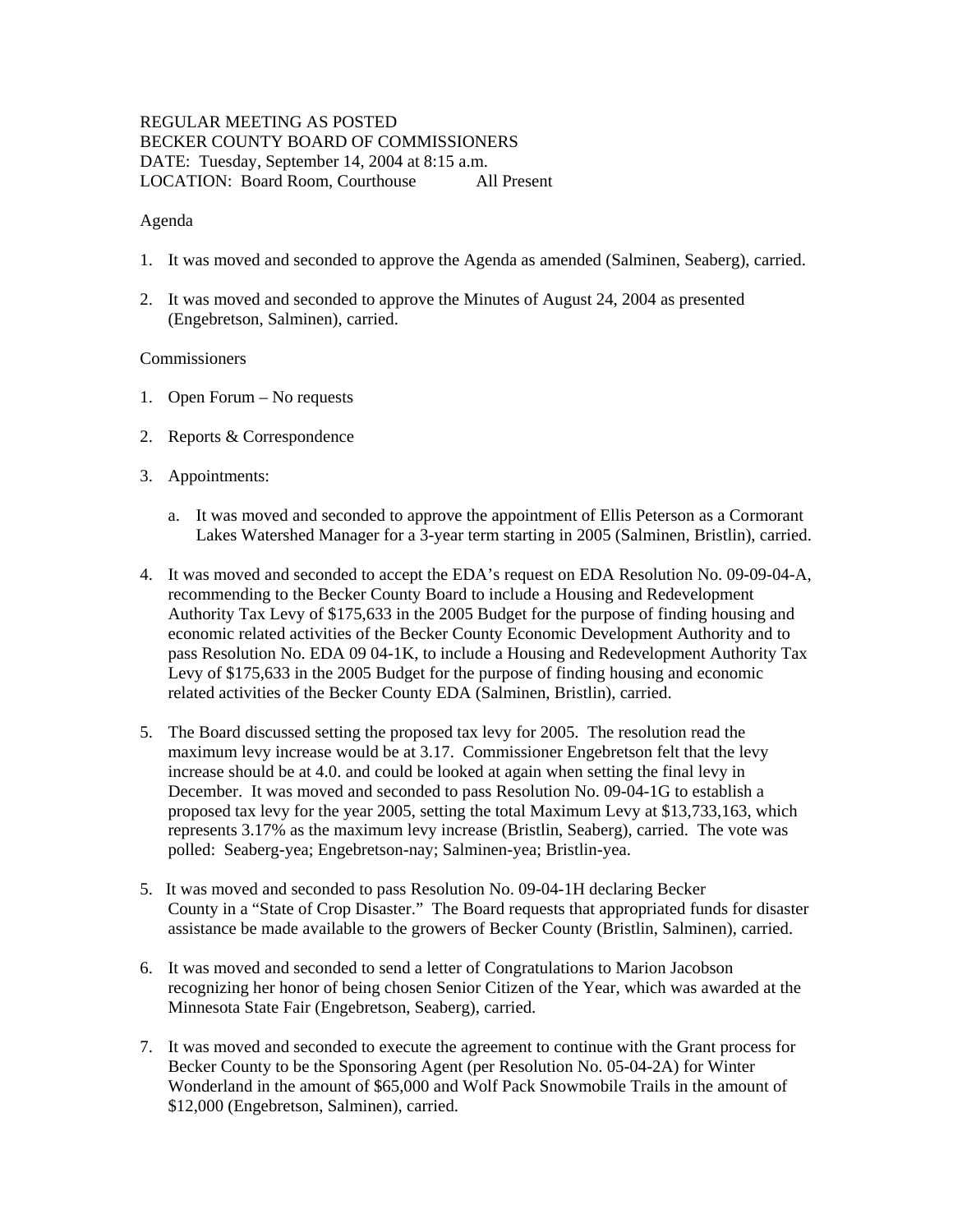Mrs. Becker County, Devonne Green, updated the Board on her platform "Teaching First Aid" to school children. She also has requested the County look at the possibility of having a County flag. Dennis Warling, Veteran's Services, has been working on obtaining a flag. Board Chair, Roger Winter, suggested Devonne contact Dennis to see what progress had been made.

## Finance

- 1. It was moved and seconded to approve the Claims as presented (Salminen, Bristlin), carried.
- 2. The July Cash Comparison and Investment Summary was discussed.
- 3. It was moved and seconded to pass Resolution No. 09-04-1L adopting to follow the standards of the General Accounting Standards Board (GASB34) and adopted this premise as of January 1, 2003 (Bristlin, Salminen), carried.
- 4. It was moved and seconded to pass Resolution No. 09-04-1M to adopt the revised GASB34 Policy as of January 1, 2004 as there has been a change in the Capitalization Policy (Bristlin, Seaberg), carried.
- 5. Multi-County Nursing Service was added to the Finance Committee Agenda upon the request of Nancy Bauer to discuss an independent audit that was initiated at the last County Board Meeting. Nancy provided receipt and disbursement detail for January – July of 2003 and 2004 to be considered along with the cash comparison. Copies of the detail provided by Nancy and a comparison of that detail in addition to the cash balance comparison have been attached to the minutes. The Finance Committee requested monthly operating statements and balance sheets and a preliminary operating statement and balance sheet for the year ended December 31, 2003. The Committee reviewed Capital Purchases for Parks & Recreation for the purchase of a Trail Groomer; AS400 Disk Space for Information Technology; Computer Equipment and Advertisement for Public Health Employees for Human Services; Update of the approach off Co. 144 to the Transfer Station for Environmental Affairs; Front Hub Stud Remover, 5 Garage Doors, a road construction roller, the purchase of a gravel reserve and gravel crushing; Training for IT Personnel.
- 6. Sunnyside Care Center, Tim Middendorf, gave an update on the construction project at SSCC. They discussed the need for a new roof at the cost of \$34,500.

Auditor – no Licenses & Permits at this time.

## Highway

- 1. It was moved and seconded to approve the Agenda as amended (Bristlin, Salminen), carried.
- 2. It was moved and seconded to pass Resolution No. 09-04-1A, Stud Remover, authorizing the purchase of a Stud Remover—not to exceed \$2,160 + tax (Engebretson, Bristlin), carried.
- 3. It was moved and seconded to pass Resolution No. 09-04-1B, Garage Doors, authoring the County Engineer to purchase (5) garage doors for an amount not to exceed \$7,507 (Engebretson, Salminen), carried.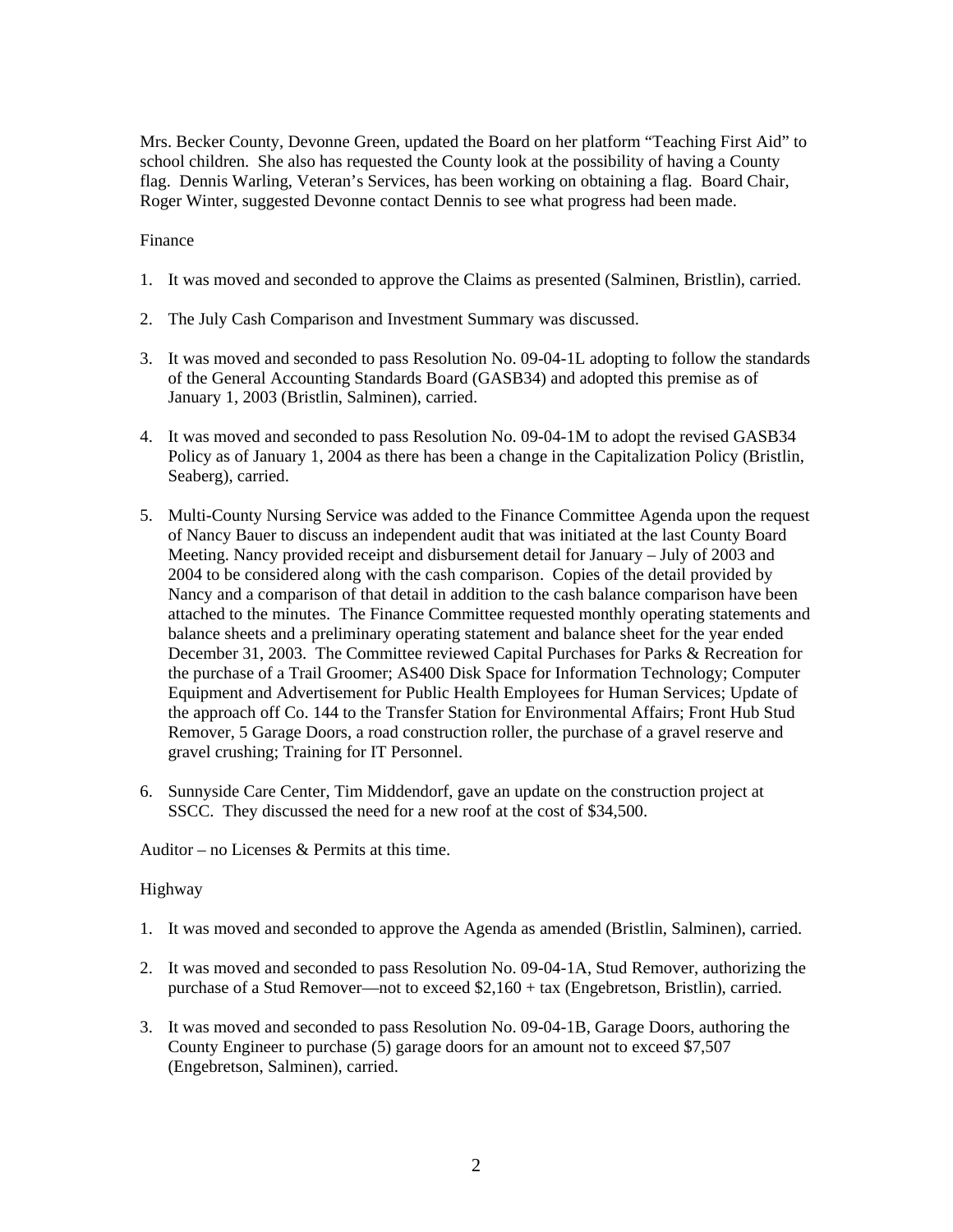- 4. It was moved and seconded to pass Resolution No. 09-04-1C, Road Construction Roller, authorizing the County Engineer to purchase a SP3000 Bros Roller for an amount not to exceed \$7,700 + tax (Seaberg, Bristlin), carried.
- 5. It was moved and seconded to pass Resolution No. 09-04-1D, Karkinen Gravel Pit, authorizing the County engineer to purchase the parcel described as NW1/4 NE ¼ Sec. 3, T138N, R36W (40 acres) utilizing funds in the amount of \$20,000 from the Fund Balance Designated for Capital Outlay/Building Improvements (Bristlin, Engebretson), carried.
- 6. It was moved and seconded to pass Resolution No. 09-04-1J, Crushed Gravel Quotes, authorizing to accept the lowest quote for purchasing this service (Engebretson, Bristlin), carried.
- 7. Resolutions No. DOH 09-04-1E & DOH 09-04-1F are removed from the Agenda.
- 8. The Construction Update was given to the Board.

#### Sunnyside Update

- 1. Tim Middendorf , Director, Sunnyside and Carolyn Drude, Ehlers & Assoc. addressed the Board on the sale of \$1,250,000 worth of General Obligation Taxable Nursing Home Bonds, and it was moved and seconded to pass Resolution 09-04-1P, stating that the County has retained Ehlers & Associates, Inc., in Roseville, Minnesota as its independent financial advisor for issuing the County's \$1,250,000 Taxable General Obligation Nursing Home Bonds, Series 2004A to finance improvements to the Sunnyside Nursing Home owned by Becker County (Bristlin, Seaberg), carried.
- 2. It was moved and seconded to approve the Sunnyside Care Center Roof Project in the amount of \$34,500 and to pay from the 02 Fund Account (Bristlin, Salminen), carried.

True County Assessment was removed from the Agenda.

#### Human Services

- 1. It was moved and seconded to approve the Agenda as amended (Salminen, Bristlin), carried.
- 2. It was moved and seconded to approve the Transit Claims (Bristlin, Seaberg), carried.
- 3. It was moved and seconded to accept the Dakota Medical Foundation Grant in the amount of \$46,250 to help fund the second year of our Shared Care Psychiatrist Project (Engebretson, Bristlin), carried.
- 4. It was moved and seconded to approve the Fraud Prevention Grant in the amount of \$73,500 (Bristlin, Salminen), carried.
- 5. It was moved and seconded to accept the Family Services, Adult Services and Probation Placement Reports (Bristlin, Seaberg), carried.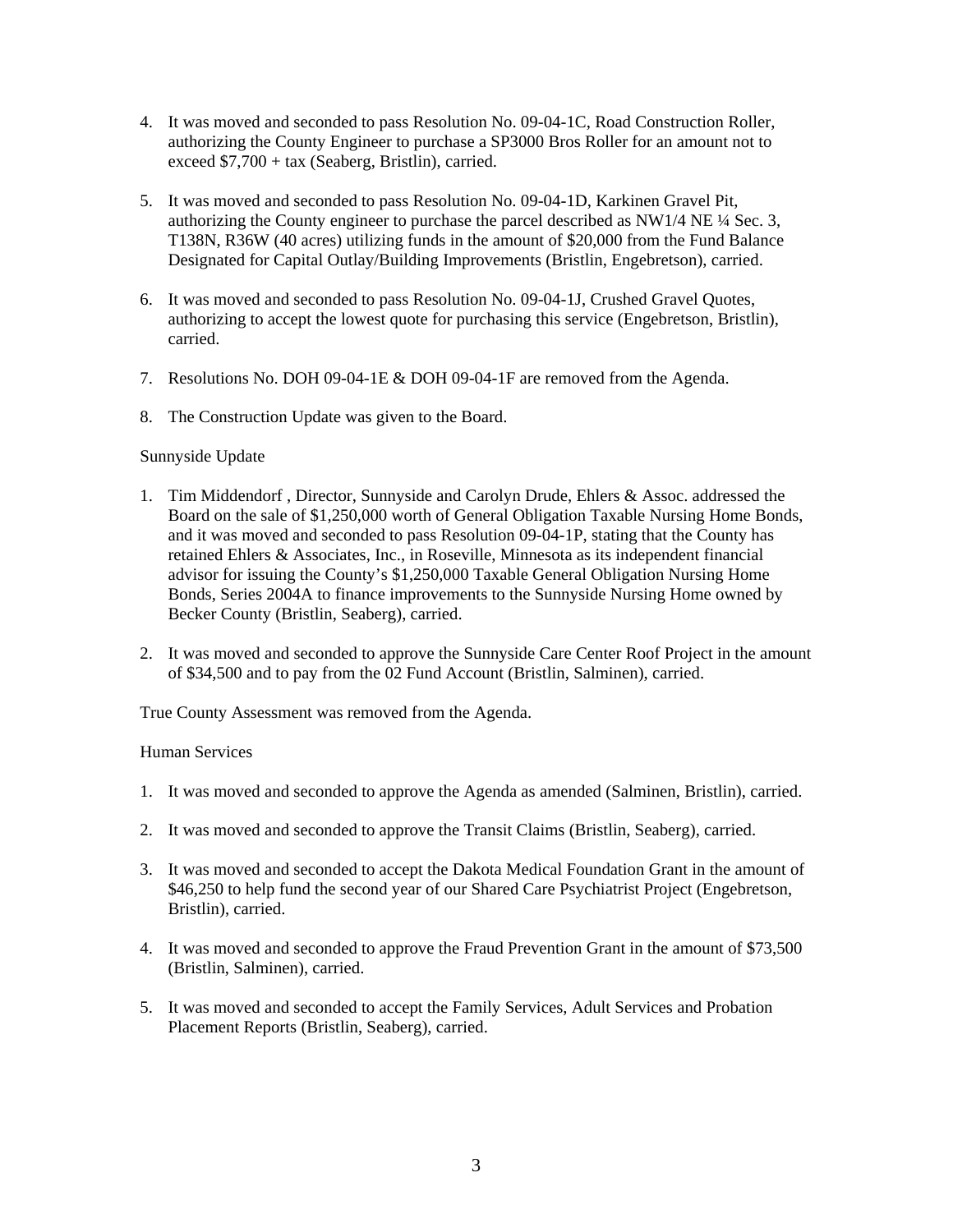- 6. Community Health Unit Staffing. It was moved and seconded to pass Resolution No. 09-04- 1I, to create and hire, as proposed, the Community Health Unit staffing due to the structuring of the Becker County Community Health Program and to interview and hire as proposed the Community Health Unit staffing from the Merit System Pool List for the Human Services Department (Salminen, Bristlin), carried.
- 7. It was moved and seconded to approve the purchase of (32) new computers to replace those that are in excess of six years old. The total cost is \$26,742 with only \$2,292 required from the county (Engebretson, Salminen), carried.
- 8. It was moved and seconded to approve the Purchase of Services Contract with Ghost Runner of Perham, MN. for Elderly Waiver (Salminen, Bristlin), carried.
- 9. It was moved and seconded to approve the following Community Health Advisory Committee Appointments (Bristlin, Salminen), carried.

| Harry Salminen       | <b>Becker County Commissioner</b>   |
|----------------------|-------------------------------------|
| Rhoda Hooper         | St. Mary's Board Representative     |
| Angie Behr           | Church Youth Representative         |
| <b>Steve Morben</b>  | <b>Detroit Lakes Schools</b>        |
| JoEllen Anywaush     | White Earth Reservation             |
| Deb Haagenson        | Administrator, Meritcare Clinic     |
| Linda Walz           | Division Manager, Dakota Clinic     |
| Leah Pigatti         | Mahube Representative               |
| Sue Sorenson         | Social Worker Emmanual Nursing Home |
| Jean Haertl          | <b>Frazee Assisted Living</b>       |
| Pat Johnson          | <b>MN State CTC</b>                 |
| Tim Middendorf       | Sunnyside Care Center               |
| Marj Johnson         | Senior Lake Park Community          |
| <b>Judy Peterson</b> | Senior Detroit Lake COA             |
| Wendy Kvale          | <b>MDH PHN Consultant</b>           |

- 10. As a point of interest, Matt Casey gave an update on Becker County Transit testing of a new bus route for Frazee.
- 11. It was moved and seconded to approve the Human Services Claims (Bristlin, Seaberg), carried.

#### NRM

- 1. It was moved and seconded to approve the Agenda as amended (Engebretson, Salminen), carried.
- 2. It was moved and seconded to approve the Request for Bids for Aggregate Surfacing for Mary Yellowhead County Forest Trail and to advertise for bids for the purchase and application of approximately 3,000 cubic yards of Class 5 aggregate to the Mary Yellowhead County Forest Trail (Engebretson, Salminen), carried.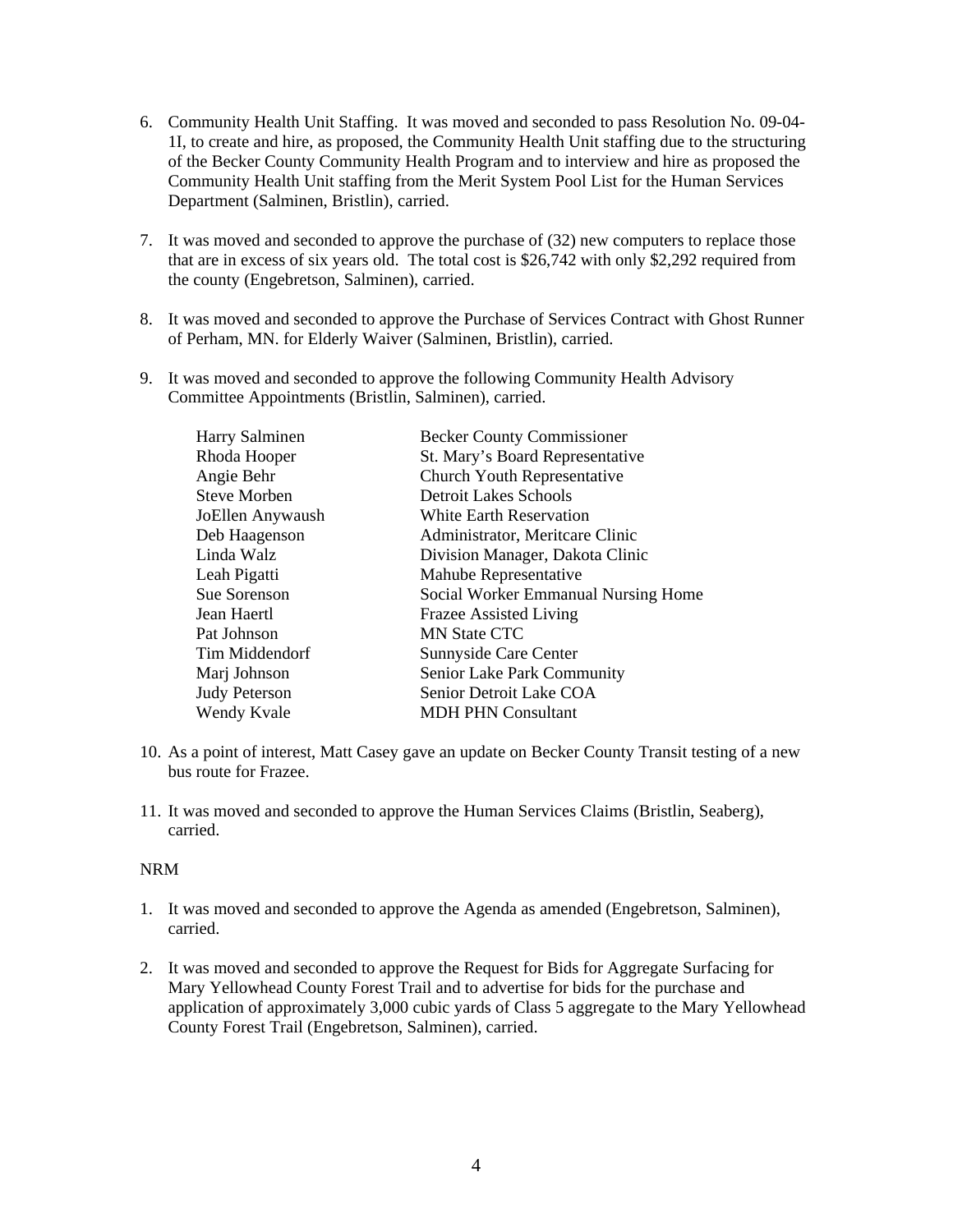3. It was moved and seconded to approve the Capital Equipment Request for Snowmobile Trail Grooming Equipment at the cost of \$130,000; \$50,000 to come from the Snow Trails Reserve Fund balance; \$10,000 to from a donation from the ULTRA Snowmobile Club, and funding the remainder from the Recreation Fund reserve to be reimbursed as funds are available in the snow trails reserve fund and the sale of the groomer being replaced (Salminen, Bristlin), carried.

# IT

- 1. It was moved and seconded to approve the Capital Purchase request to purchase additional space to the AS400 at the cost of \$1,575 (Bristlin, Salminen), carried.
- 2. It was moved and seconded to approve the request to send (1) Technician to a 3-day Computer Training in Fargo at the cost of \$1,295 (Engebretson, Salminen), carried.

# West Central Initiative

- 1. An update was given on the Comprehensive Economic Development Strategy (CEDS) for the region containing Becker, Clay, Douglas, Grant, Otter Tail, Pope, Stevens, Traverse and Wilkin Counties of Minnesota. It was moved and seconded to pass a Resolution approving the 2004 Comprehensive Economic Development Strategy for West Central Minnesota (Bristlin, Salminen), carried.
- 2. A form was passed to the Commissioners for their approval to receive all information to be printed and sent to them or to save printing costs and send one copy to share.
- 3. Kim Embretson, West Central Initiative, reported on Minnesota Early Childhood. It was moved and seconded to accept this report (Bristlin, Salminen), carried.

Environmental Services

- 1. It was moved and seconded to approve the Agenda as amended (Engebretson, Salminen), carried.
- 2. It was moved and seconded to pass Resolution No. ES 09-04-1F, requesting the Office of Environmental Assistance an extension of their approval of the Becker County Solid Waste Plan from the approved 5-year to the 10-year period through March 11, 2013 (Engebretson, Salminen), carried.
- 3. It was moved and seconded to approve the Capital Purchase request to make an update to the approach from Co. 144 to widen the driveway approach to the Landfill (Bristlin, Salminen), carried.
- 4. It was moved and seconded to approve the Waste Hauler Contract with R.G. Inc. as a temporary measure for an emergency basis only (Engebretson, Bristlin), carried.
- 5. It was moved and seconded to approve the contract with Lightowler, Johnson & Assoc. and authorize the Board Chair and the County Administrator to sign on behalf of Becker County, but to concur with Dan Holm's recommendation to delete Article No.6 – "reimbursement for expenses"(Bristlin, Salminen), carried.